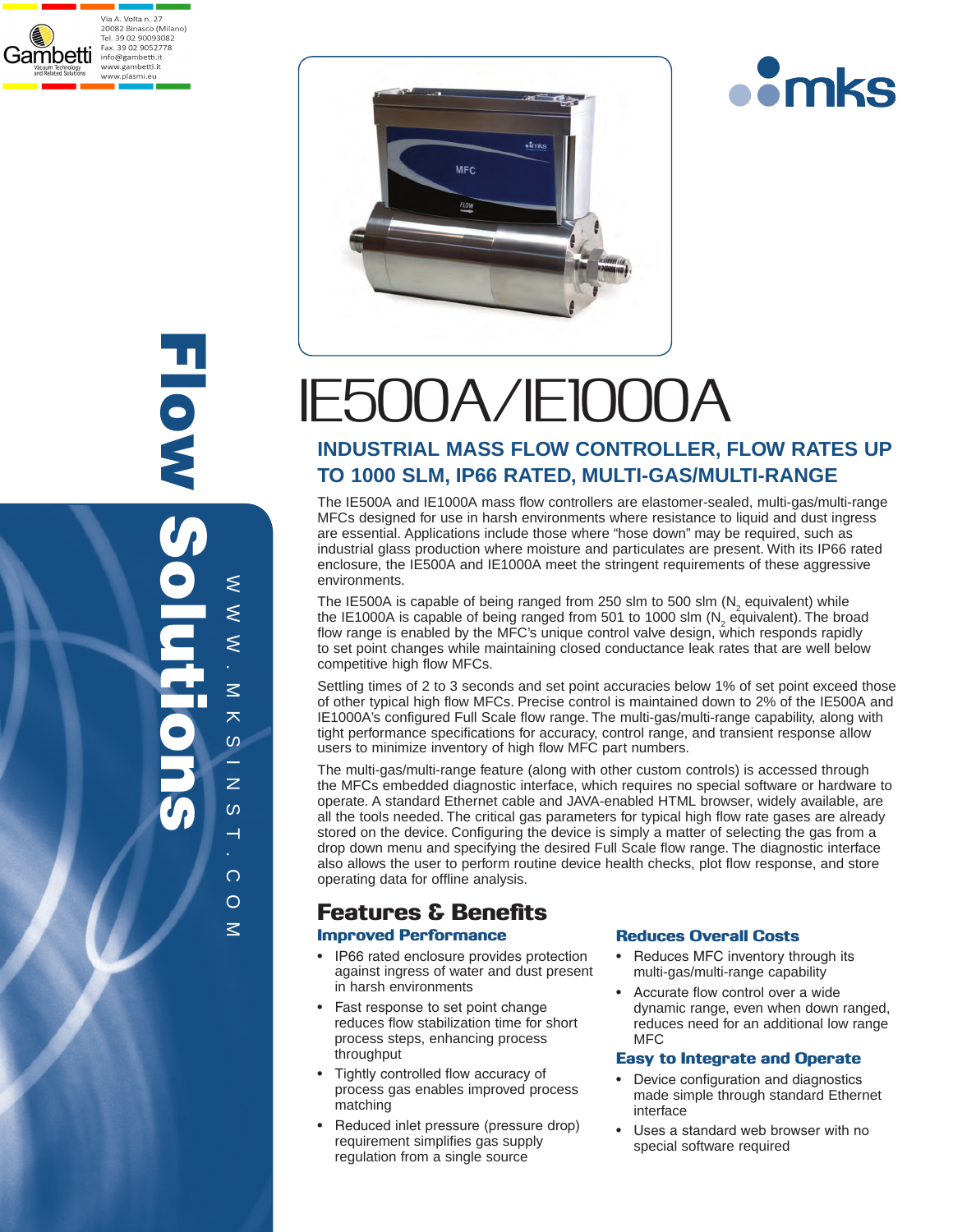| <b>Performance</b>                                                                            |                                                                                                                                                                                                                                                        |  |  |
|-----------------------------------------------------------------------------------------------|--------------------------------------------------------------------------------------------------------------------------------------------------------------------------------------------------------------------------------------------------------|--|--|
| Full Scale Flow Ranges (N <sub>2</sub> equivalent)                                            |                                                                                                                                                                                                                                                        |  |  |
| <b>IE500A</b>                                                                                 | 250 - 500 slm                                                                                                                                                                                                                                          |  |  |
| <b>IE1000A</b>                                                                                | 501 - 1000 slm                                                                                                                                                                                                                                         |  |  |
| <b>Maximum Inlet Pressure</b>                                                                 | 150 psig                                                                                                                                                                                                                                               |  |  |
|                                                                                               | (cannot exceed pressure differential requirement across MFC)                                                                                                                                                                                           |  |  |
| <b>Normal Operating Pressure Differential</b><br>(with atmospheric pressure at the MFC outlet | 40 to 50 psid (dependent on fitting type)                                                                                                                                                                                                              |  |  |
| <b>Burst Pressure</b>                                                                         | $1500$ psig                                                                                                                                                                                                                                            |  |  |
| <b>Control Range</b>                                                                          | 2% to 100% of F.S. (range on mech.)                                                                                                                                                                                                                    |  |  |
| <b>Typical Accuracy</b>                                                                       | $\pm$ 1% of set point for > 20% to 100% F.S.                                                                                                                                                                                                           |  |  |
|                                                                                               | $\pm$ 0.25% of F.S. for 5% to 20% F.S.                                                                                                                                                                                                                 |  |  |
| Repeatability                                                                                 | $\pm$ 0.5% of Reading                                                                                                                                                                                                                                  |  |  |
| <b>Resolution</b>                                                                             | 0.1% of Reading                                                                                                                                                                                                                                        |  |  |
| <b>Temperature Coefficients</b>                                                               |                                                                                                                                                                                                                                                        |  |  |
| Zero                                                                                          | $< 0.05\%$ of F.S./°C                                                                                                                                                                                                                                  |  |  |
| Span                                                                                          | $< 0.08\%$ of Rdg./°C                                                                                                                                                                                                                                  |  |  |
| <b>Inlet Pressure Coefficient</b>                                                             | $< 0.03\%$ of Rdg./psi                                                                                                                                                                                                                                 |  |  |
| <b>Typical Controller Settling Time</b>                                                       | $<$ 3 sec typical above 10% F.S. $\omega$ 50 psi                                                                                                                                                                                                       |  |  |
| <b>Warm-up Time</b>                                                                           | one (1) hour                                                                                                                                                                                                                                           |  |  |
| <b>Operating Temperature Range (Ambient)</b>                                                  | 10 $\rm{^{\circ}C}$ to 50 $\rm{^{\circ}C}$                                                                                                                                                                                                             |  |  |
| <b>Storage Humidity</b>                                                                       | 0 to 95% relative humidity, non-condensing                                                                                                                                                                                                             |  |  |
| <b>Storage Temperature</b>                                                                    | $-20^{\circ}$ to 65 $^{\circ}$ C ( $-4^{\circ}$ to 149 $^{\circ}$ F)                                                                                                                                                                                   |  |  |
| <b>Mechanical</b>                                                                             |                                                                                                                                                                                                                                                        |  |  |
| <b>Fittings</b> (compatible with)                                                             | Swagelok® 8 VCR® male, 8 VCO® male, 1/2" tube compression, 12 mm<br>compression, $\frac{3}{4}$ " tube compression, $\frac{1}{2}$ " NPT female, $\frac{3}{4}$ " NPT female<br>Consult factory for availability for Swagelok 12 VCR male and 12 VCO male |  |  |
| <b>Leak Integrity</b>                                                                         |                                                                                                                                                                                                                                                        |  |  |
| External (scc/sec He)                                                                         | $< 1 \times 10^{-9}$                                                                                                                                                                                                                                   |  |  |
| Through closed valve                                                                          | $<$ 1.0% F.S. at 40 psia to vac ( $<$ 500 mTorr)<br>(To assure no flow-through, a separate positive shut-off valve is required.)                                                                                                                       |  |  |
| <b>Wetted Materials</b>                                                                       |                                                                                                                                                                                                                                                        |  |  |
| Standard                                                                                      | 316 S.S., Elgiloy®, 430FR, PTFE                                                                                                                                                                                                                        |  |  |
| <b>Seal Options</b>                                                                           | Viton <sup>®</sup> (Class VI), EPDM (Class VI)                                                                                                                                                                                                         |  |  |
| <b>Surface Finish</b>                                                                         | 20 µinch average Ra                                                                                                                                                                                                                                    |  |  |
| Weight                                                                                        | less than $12.7$ lbs. $(5.8 \text{ kg})$                                                                                                                                                                                                               |  |  |
| <b>Enclosure Rating</b>                                                                       | <b>IP66</b>                                                                                                                                                                                                                                            |  |  |
| <b>Electrical Analog I/O</b>                                                                  |                                                                                                                                                                                                                                                        |  |  |
| <b>Input Power Required</b>                                                                   | +15 to +24 VDC $\omega$ (< 8 watts)                                                                                                                                                                                                                    |  |  |
| <b>Flow Input/Output Signal</b>                                                               |                                                                                                                                                                                                                                                        |  |  |
| Voltage (0 to 5 VDC)                                                                          | 15-pin Type "D" male                                                                                                                                                                                                                                   |  |  |
| Current (4 to 20 mA)                                                                          | 15-pin Type "D" male                                                                                                                                                                                                                                   |  |  |

**Compliance** CE

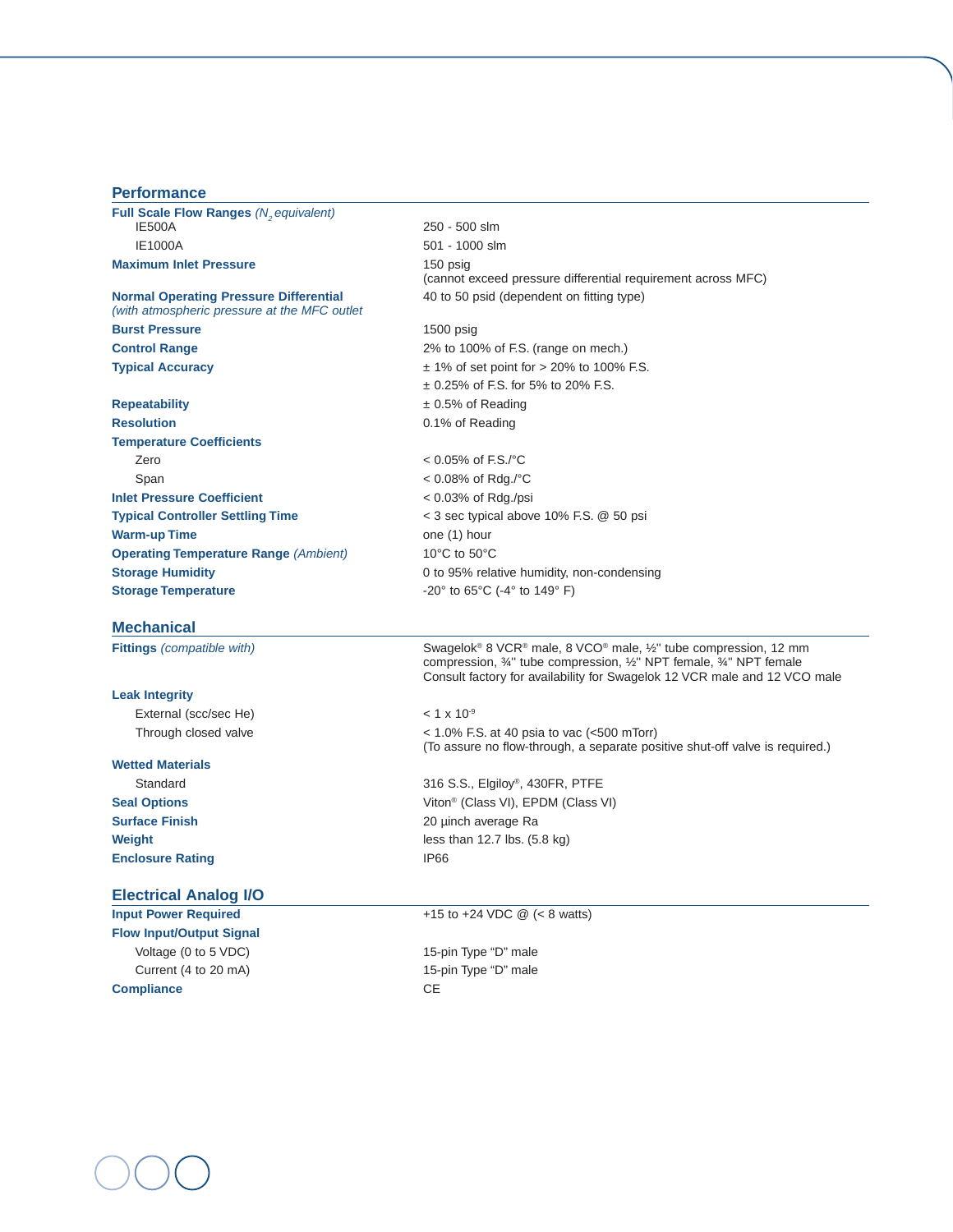# Dimensional Drawing



### **Dimensional Drawing**

*Note: Unless specified, dimensions are nominal values in inches (mm referenced). \*(See manual for additional I/O and fitting types)*   $\vec{x}$ .xx =  $\pm 0.020$  tolerance